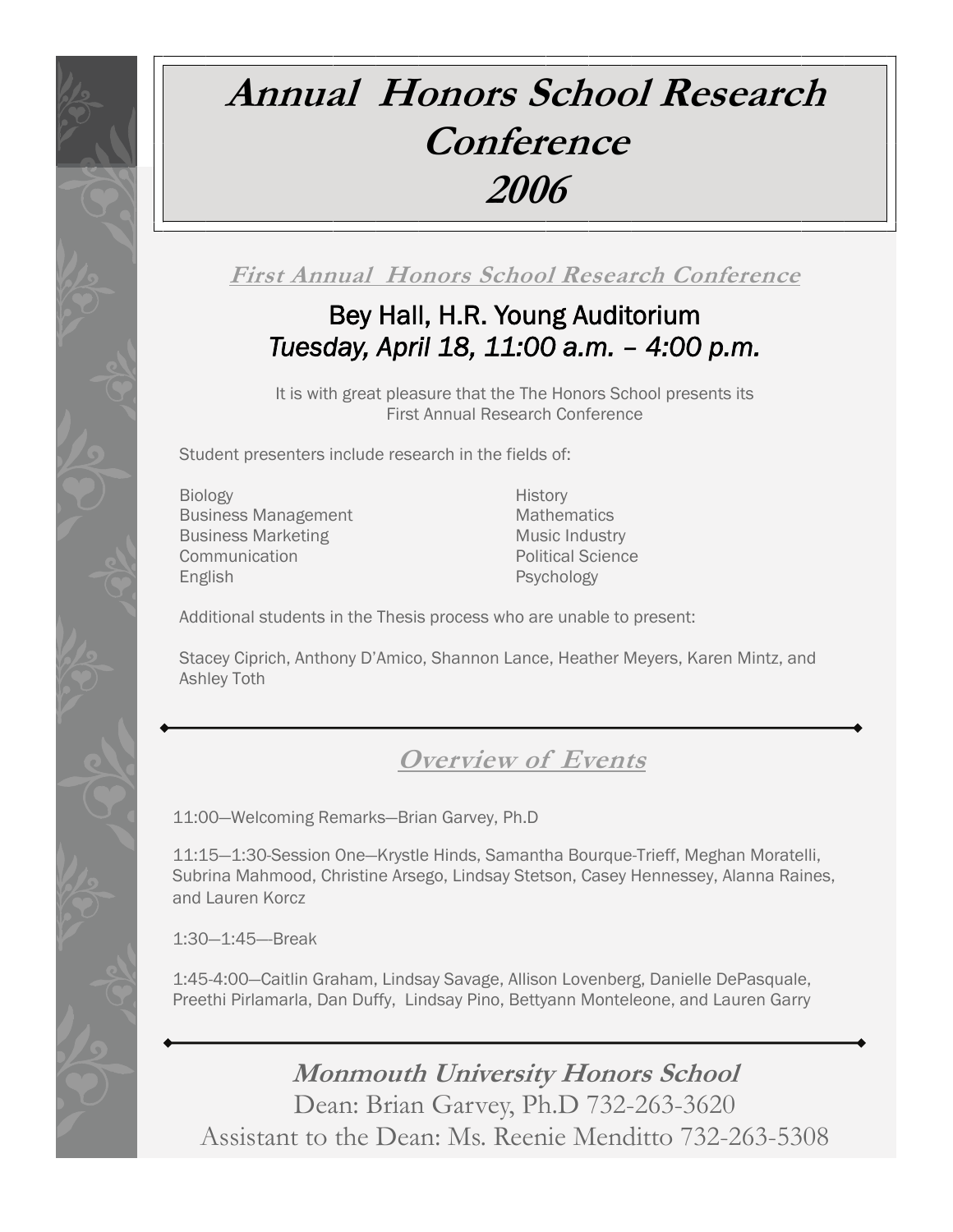## **PRESENTERS**

Abstract: This thesis is based on a mathematical problem known as the Riemann Hypothesis, the solution for which is worth \$1 million dollars. The problem was first conjectured in 1859 by mathematician Bernhard Riemann and is considered one of the greatest unsolved mysteries in mathematics today. The Hypothesis has connections to different areas within mathematics, such as the prime numbers. It also has connections to fields outside of mathematics, such as physics. Discussion will be on the history and mathematics behind the Hypothesis.

### Samantha Bourque -Trieff Chief Advisor: Dr. Joseph Coyle

### Analysis of Iterative Methods for Solving Matrix Equations Second Reader: Dr. Betty Liu

Abstract: There are many physical problems pertaining to the motion of waves that can be modeled using the Helmholtz equation. This partial differential equation is often difficult to solve and can be approximated using the finite element method. The finite element method is a matrix equation of the form Ax=B. When direct methods of solving this equation become too lengthy and inefficient, iterative methods can be utilized to find a solution to the given equation. A variety of methods have been studied carefully so that suggestions of the best method to use to solve the matrix equation formed by the finite element method can be made. These methods have been programmed and compared so that the suggestions can be supported by both graphical and algebraic evidence.

### Danielle DePasquale Chief Advisor: Dr. David Marshall To Infinity and Beyond: The Search for Transcendental Numbers

Abstract: Every real number can be classified as either algebraic or transcendental, the most famous of the latter category being the constant π. Mathematicians have only been aware of the existence of transcendental numbers for a little over 150 years, when Joseph Liouville exhibited the first known example in 1844. This discussion will review some of the history of transcendental numbers, including contributions from George Cantor, Charles Hermite and Ferdinand von Lindemann. The discussion of the work in using Liouville's techniques will be used to produce new examples of transcendental numbers.

### Dan Duffy<br>Nihilism and Existentialism in Chuck Palahniuk's Fight Club<br>Nihilism and Existentialism in Chuck Palahniuk's Fight Club Nihilism and Existentialism in Chuck Palahniuk's Fight Club

Abstract: With focus on Chuck Palahniuk's Fight Club. This thesis explores the use of the philosophical concepts of nihilism and existentialism and how they are used in literature. I will be comparing how these concepts have been used in 19<sup>th</sup> Century Russian literature, with special focus on Fyodor Dostoevsky's Notes from Underground, and how existentialism will come from Friedrich Nietzsche and his views on what these philosophies mean. This thesis is an exploration of the effective use of nihilism and existentialism in literature and how they are used to shape the literature of Palahniuk and Dostoevsky.

### Lauren Garry Chief Advisor: Dr. Prescott Evarts

### Elizabeth Bishop: Exploring the Extraordinary Second Reader: Dr. Mary Kate Azcuv

Abstract: This thesis will explore the work of Elizabeth Bishop and contribute new critical analysis of those parts of her work which are not represented in the existing critical literature. Through the eyes of Elizabeth Bishop, seeing is not necessarily believing (or unbelieving). Her poetry, drenched in imagery of the everyday and coated with simplistic diction and syntax, allows its readers to explore their imaginations through descriptions of seemingly common things, people and places. Bishop's works examine ordinary objects while focusing on the fantastic and mysterious through a calm and controlled lens. According to Sybil P. Estess, though Bishop's descriptions of reality may seem ordinary on the surface, if looked at a second, third or twenty third time they, "are actually much more: they are guides to her own vision of those realities" (219).

Abstract: This research takes a novel approach to enhancing Monmouth University's Athletic Program. It combines the research conducted by the Ladies Professional Golf Association (LPGA) on the "Five Points of Celebrity" model, business theory and an application related to "market orientation," and applies these principals specifically to Monmouth University's Women's Basketball team. The goals to be achieved include raising the appeal level of athletes to fans, increasing attendance at athletic games, attracting better athletes and students to the University, increasing respect for the athletes and the sport, and, finally, improving Monmouth University's national visibility and reputation.

Abstract: Competition in the global business environment is tough, and achieving a unique position and competitive advantage becomes more difficult and expensive. From the research to date, it appears that corporate branding is an important factor in determining a company's identity. The choices made in the development of a corporate brand are a major factor in determining customers' perception of any given business. With the proper corporate branding strategy, a company can create differences between competitors and build a loyal customer base. This thesis first reviews the importance of branding, the definition of corporate branding and what factors influence the effectiveness. Based on the literature review, a structured interview with five corporations is conducted to examine the concept of branding and the factors that influence the effectiveness of corporate branding.

# Christine Arsego Chief Advisor: Dr. Susan Marshall

### Second Reader: Dr. Joseph Coyle

### Caitlin Graham Chief Advisor: Prof. James Cavazzini Second Reader: Prof. Robert Mika

### Casey Hennessey Chief Advisor: Prof. Nancy Wiencek Corporate Public Relations Second Reader: Dr. Juvan Zhang

### **Page 2**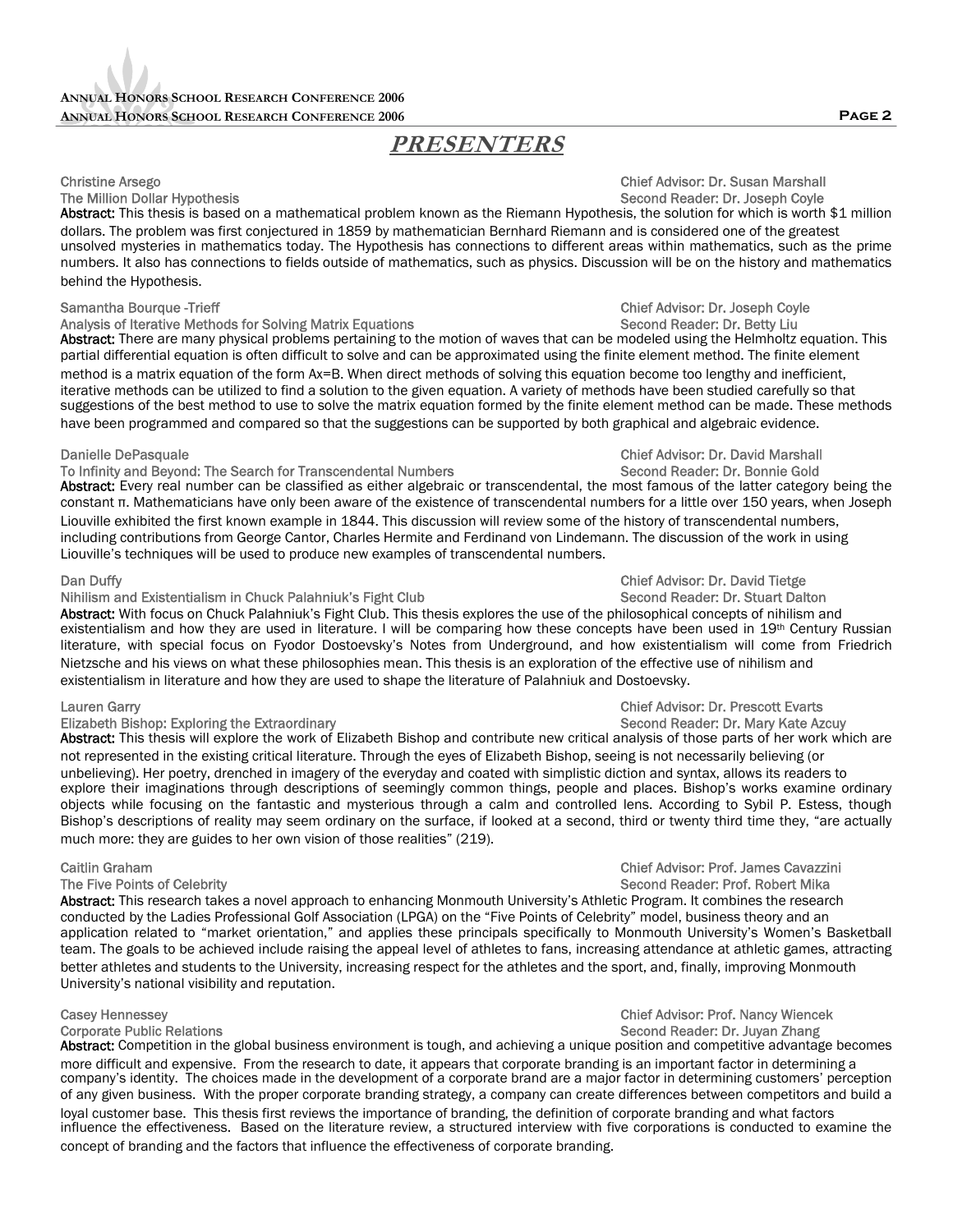

## **PRESENTERS (cont.)**

### Krystle Hinds **Chief Advisor: Dr. Joseph Coyle** The Mathematics of Google Second Reader: Dr. David Marshall

Abstract: The Internet has come a long way in a short amount of time. Due to the vast number of websites and structure of the Internet, Internet Search Engines have had to recreate their search criteria and processes many times. The most famous, and most successful of these, is Google's Page Rank Algorithm. This method is of particular interest due to its dependence on mathematics, as well as its success over other competitors. The purpose of researching Google's Page Rank Algorithm is to investigate the need and process of mathematics in internet searches, as well as to discover why Google's Page Rank is considered to the best algorithm for search engines. A future endeavor will be to explore whether or not knowledge of the mathematics behind Google's Page Rank Algorithm can be used to manipulate the ranking of any given website.

Abstract: The purpose of the present study is to address the following research questions: "Can combining expressive writing with perspective-taking have a positive influence on dating romantic relationships?" Previous research regarding Pennbaker's (1997) writing paradigm suggests that expressive writing about various topics (e.g. traumatic events) can have a positive outcome regarding ones physical, emotional, and mental health. The basic writing paradigm involves expressive writing for 3-5 consecutive days, for 15-30 minutes per day. Research has shown a positive correlation between perspective-taking and overall relationship satisfaction in newlywed couples (Cast, 2004). Thus, there is a reason to believe that perhaps combining the two has potential for even greater positive outcomes for relationships. In this study, a pre-test will be given to measure perspective-taking, inclusion of other in the self, communication, relationship satisfaction, commitment, quality of alternatives, investments, and general happiness. Following the pretest, one of three possible writing conditions (writing about the self, taking the partners perspective, or control) will be assigned. Following the writing exercise, the same variables will be re-assessed during a post-test.

### Military Madness: The Effects of the Vietnam War on Music

Abstract: Music has always played a vital role in popular culture. When rock and roll artists like Elvis Presley first appeared in the 1950s, many people felt threatened by this new kind of music and what effect it would have on its listeners. However, none of the music spoke about any serious issues facing society. During this time no music affected people enough to make them stand up and fight for what they believed in. When the Vietnam War began, however, and people started to realize how badly it was affecting their nation people began to fight for what they wanted to change. Musical artists changed the focus of their material to topics such as war, peace, the government, and protest. As a whole, society was greatly affected by this shift in music. Musicians found that they had the best way of expressing their thoughts and all that was taking place around them. As this became a realization to more people, the number and type of artists changed. Listeners changed with the music and took what they learned from it to do all they could to make a difference. Never before had a single event altered music and society so significantly. Most of the studies and research on this topic focused specifically on what the music said and how strongly the lyrical content opposed the Vietnam War. The actual change in music caused by the war has rarely been discussed. I plan to use the research on Vietnam War era music and apply it to my own theory on how specifically music and society was changed by the Vietnam War.

### Bangladesh: Pathway From The Past To The Future Second Reader: Dr. Rekha Datta

Abstract: A primary responsibility of governments is to ensure safety and security of its citizens. Security has traditionally been defined in military and defense related terms. In recent years, the notion of security has been expanded to include other dimensions to incorporate securing jobs, education, health, and other aspects to guarantee a life supplied with basic needs at a minimum; this broad idea of security is known as 'Human Security.' Human security is a primary concept that applies to everyone. It is a model that was created by the United Nations to include people's basic needs for living a decent life. The relevance and effectiveness of governments in terms of their capacity to ensure human security is an issue of paramount concern. However, the main concern of any fairly new country is economy because economy is the underlying cause that can reduce many or all of the social issues that any country may have. Given this, this thesis will focus mainly on the inadequate economic concerns of Bangladesh as well as explore the government of Bangladesh in its obligation to guarantee human security for its citizens. In addition, the relevance of an improved economy through an improved function of Grameen Bank to better serve the nation will also be investigated.

### Background Music, Memory, and Cognitive Abilities

Abstract: Music and its impact on learning were examined. The study also examined whether certain types of music had more of an impact on learning than others. In addition participants' level of musical expertise and typical learning behaviors were explored. Ninety Monmouth University students (45 males and 45 females) were shown an online presentation of 12 words. They were then asked to recall as many words as they could remember. Then they were shown another online presentation of 12 different words. While participants viewed this set of words Mozart or Black Eyed Peas played in the background, or there was silence. Finally, participants were asked to recall as many words as they could from the second list.

### Lauren Korcz Chief Advisor: Dr. Gary Lewandowski Second Reader: Prof. O. J. Sizemore

# Allison Lovenberg<br>Military Madness: The Effects of the Vietnam War on Music Number Chief Advisor: Prof. Ron Frangipane<br>Chief Advisor: Prof. Kristin Simoes

# Bettyanne Monteleone<br>Background Music. Memory. and Cognitive Abilities **Chief Advisor: Dr. David Payne**<br>Chief Advisor: Dr. Chief Advisor: Chief Advisor: Dr. David Payne

# Subrina Mahmood Chief Advisor: Prof. Roy Nersesian